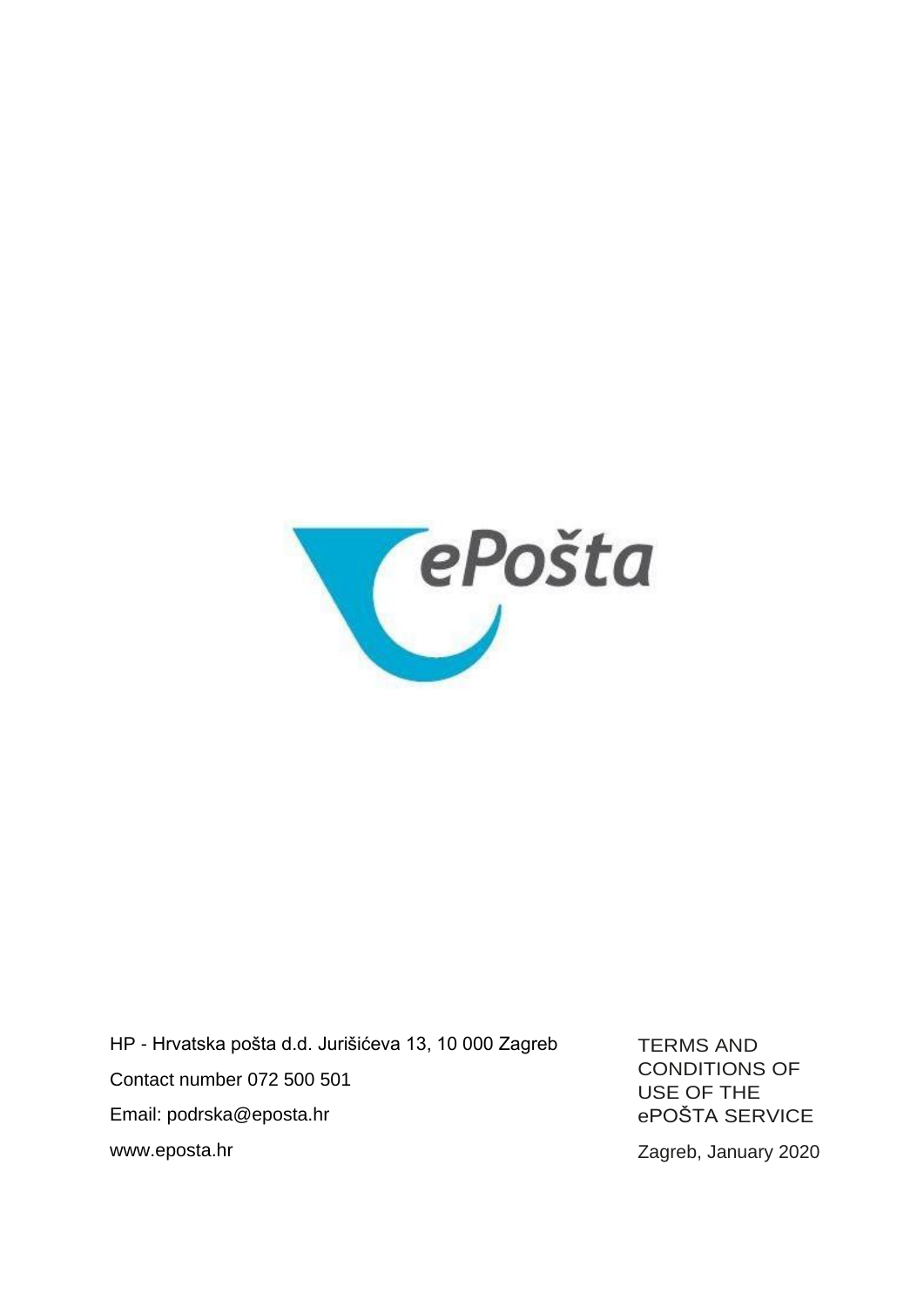

# TERMS AND CONDITIONS OF USE OF THE ePOŠTA SERVICE

The following Terms and Conditions of Use / Pre-Contract Notice have been made in accordance with the Consumer Protection Act, General Data Protection Regulation, General Data Protection Regulation Implementing Act, Electronic Commerce Act, Civil Obligations Act and other existing legislation of the Republic of Croatia.

The Terms and Conditions of Use / Pre-Contract Notice apply to natural persons who are ePošta service users, together with the General Terms and Conditions of Use of the ePošta Service (hereinafter referred to as the 'General Terms and Conditions of the ePošta Service'), Price Lists referred to in the general terms and conditions (hereinafter referred to as the 'Price List'), General Terms and Conditions for the Provision of a Universal Postal Service, and General Terms and Conditions of Croatian Postal Bank Plc for One-Off Payments and the Decision on Retail Banking Fees.

By using the www.eposta.hr website visitors and users confirm that they are familiar with and consent to the Terms and Conditions of Use / Pre-Contract Notice.

HP-Hrvatska pošta d.d. (hereinafter referred to as the 'Service Provider') waives any liability for disputes that may arise from the website visitor's or the service user's failure to read the Terms and Conditions of Use / Pre-Contract Notice, the General Terms and Conditions of the ePošta Service and the Price List or other general terms and conditions referred to in the General Conditions of the ePošta Service, i.e. in case the visitor or the user fails to meet the obligation of downloading the previously mentioned documents from the Service Provider's web pages in agreement with the express statement given in the contract with the Service Provider or the completed Request for the Use of the ePošta Service.

#### 1. BASIC INFORMATION

- 1.1. HP-Hrvatska pošta d.d. headquartered in Zagreb, Jurišićeva 13, registered with the Commercial Court in Zagreb and assigned the company registration number 080266264, Croatian tax number (PIN): 87311810356, issues these Terms and Conditions of Use / Pre-Contract Notice to outline the process for signing contracts, making deliveries, payments and the complaint procedure relating to the services offered on the website of the Service Provider [www.eposta.hr \(](http://www.eposta.hr/)hereinafter referred to as the 'ePošta website') when the contracting process is taking place outside of the business premises of the Service Provider or using remote communication.
- 1.2. The user is any natural person who, according to special laws and regulations, is considered a consumer and requests the provision of ePošta service by remote communication at home via a mail carrier or using electronic communication to register his or her personal data and/or submits a Request for Use of the ePošta Service through the website which is then in the same way accepted by the Service Provider. The user is also any natural person who submits a request for service offered by the Service Provider and for that purpose enters into a contract with the latter outside of the Service Provider's business premises (including contract signing via a mail carrier).

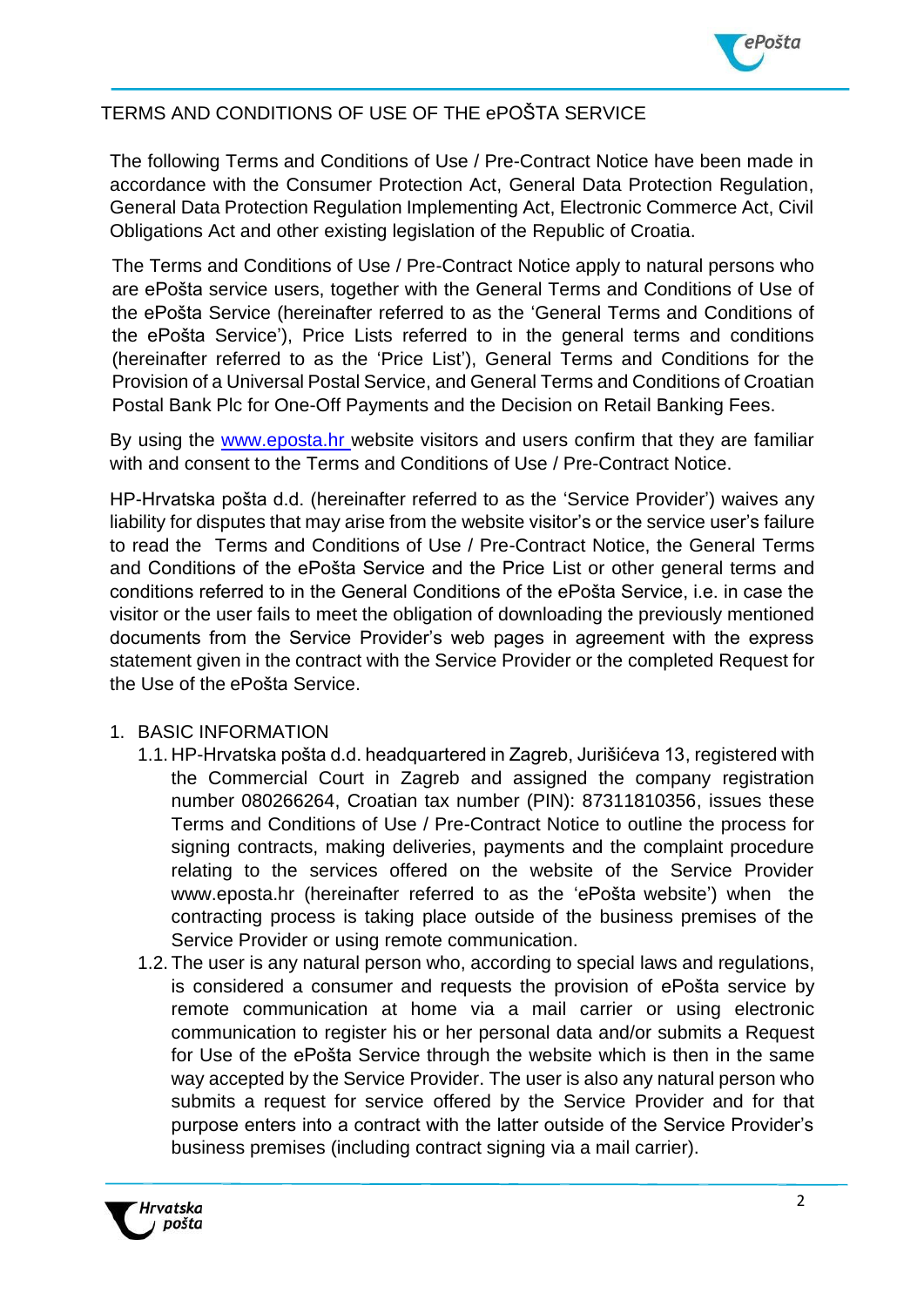

- 1.3. The visitor is any person using means of electronic communication to access the ePošta website and, without registering, views the ePošta service offer.
- 1.4. The users and the visitors are referred to collectively as 'the user'.
- 1.5. Distance contracting is entering into a contract for the supply of services within an organised service supply system, without the simultaneous physical presence of the Service Provider and the consumer, where up until the moment the contract is signed only one or more means of remote communication were used, including the ePošta website.
- 1.6. Off-premises sale is the supply of services by the Service Provide taking place in the simultaneous physical presence of the Service Provider and the user in a place outside of the Service Provider's business premises or at the business premises of a trader or by means of remote communication, immediately after the Service Provider has approached the user in person and individually in a place which is not the business premises of the Service Provider, but they were both simultaneously physically present.
- 1.7. The Service Provider reserves the right to amend these Terms and Conditions at any time in accordance with the legislation and with prior announcement and a public post published on the ePošta website.
- 1.8. The ePošta service includes the following services:
- receiving documents, electronic letters, messages and promotional messages
- sending messages and registered messages
- paying HUB orders via IPG of the Service Provider
- sending individual electronic letters
- printing and enveloping electronic letters, up to four A4 sheets, and delivery in the form of a standard and/or registered letter to any address in accordance with the General Terms and Conditions for the Provision of a Universal Postal Service.
- storing documents in your eBox
- access to stored files for users not paying for storage.
	- 1.9. General Terms and Conditions of the ePošta Service, Price List, General Terms and Conditions for the Provision of a Universal Postal Service, Price List for Postal Services in Domestic Traffic, Price List for Postal Services in International Traffic, General Terms and Conditions of the Croatian Postal Bank Plc for One-Off Payments and the existing Decision on Retail Banking Fees are available in all post offices and on the Service Provider's website [www.eposta.hr.](http://www.eposta.hr/)

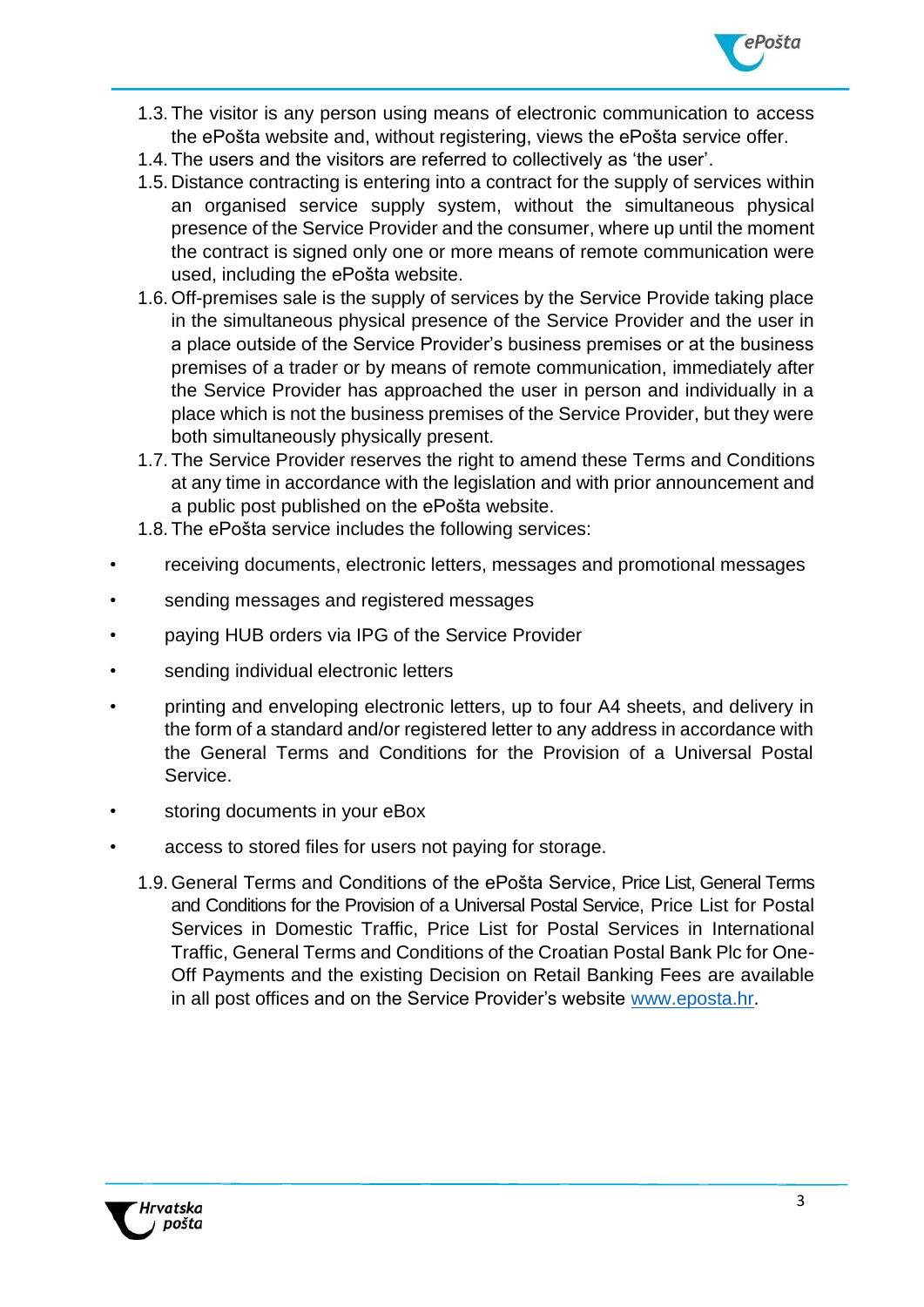

# 2. NOTICE OF SUPPLY OF THE EPOŠTA SERVICE

- 2.1. The Service Provider undertakes to regularly update the ePošta website and to give the visitors and the users unequivocal and easy-to-understand information about the ePošta service.
- 2.2.At the time of entering into a contract and using the service, by consenting to the Terms and Conditions of Use / Pre-Contract Notice and subject to the application of the General Terms and Conditions of the ePošta Service, Price List and other general terms and conditions referred to in the General Terms and Conditions of the ePošta Service and for the provision of ePošta service, the visitor has been informed of the following in due manner prior to distance contracting or off-premises sale:
- business or trading name, company registration number, personal identification number, registered office, phone number and email address of the Service Provider;
- service that is being offered and its name;
- main features of the service:
- price of service, including all tax and other levies and the way the price of service is calculated;
- costs of use of means of distance communication for the purpose of entering into a contract;
- payment terms and conditions and methods, conditions and schedule applicable to the service provision;
- the Service Provider's consumer complaint resolution procedure;
- conditions, due dates and procedure for exercising unilateral termination rights;
- consumer termination rights for contracts concluded by means of distance communication;
- situations in which consumer termination rights are excluded;
- product and service liability;
- offer or price offer validity terms;
- contract duration and terms of cancellation and termination;
- out-of-court dispute resolution mechanisms, i.e. compensation system and ways the user can claim damages.
	- 2.3. The conditions and procedure for signing a contract for the supply of service are outlined in the General Terms and Conditions of the ePošta Service published on the ePošta website.

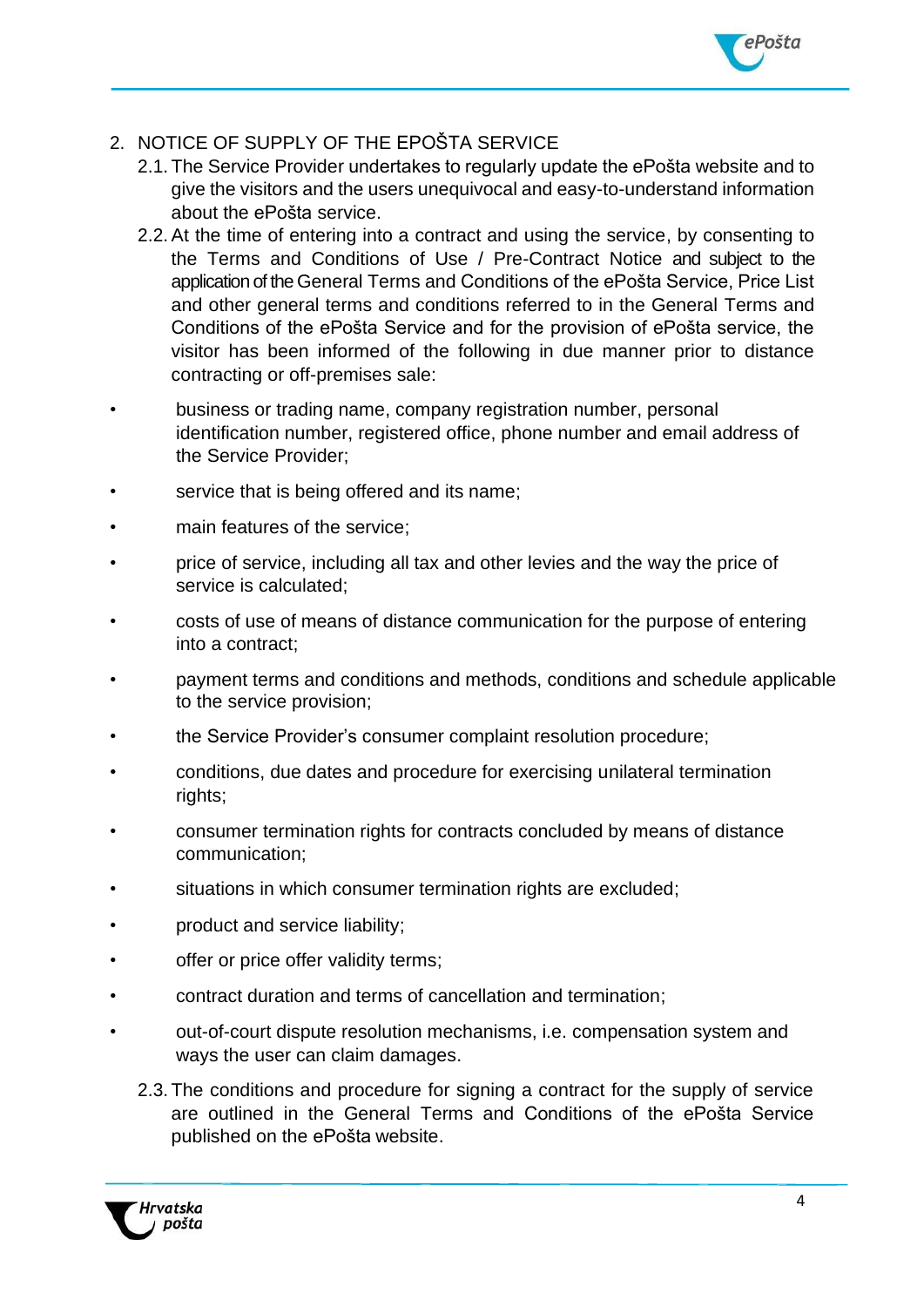

- 2.4. The user has to be an adult person having active legal capacity. On behalf and for the account of a minor or a person without active legal capacity a contract may be concluded by their legal guardians and persons having partial legal incapacity may enter into a contract only with the approval of their legal representative. The Service Provider will not be liable in any way whatsoever for any action that constitutes a breach of this provision.
- 2.5. The visitors and users are aware and accept that the Service Provider has no obligation to accept the visitor's and the service user's request if it is in any way contrary to the Terms and Conditions of Use / Pre-Contract Notice and the General Terms and Conditions of the ePošta Service or any other sale and purchase conditions published on the ePošta website.

# 3. BUYER DATA

- 3.1. The ePošta website user has to register in order to have access to the ePošta service and for that purpose enter all required personal data in the registration form (Request for Use of the ePošta Service for Natural Persons). By completing the form, the user confirms that all entered personal data are accurate and complete and confirms full awareness and consent to the Terms and Conditions of Use / Pre-Contract Notice and the General Terms and Conditions of the ePošta Service, Price List and other general terms and conditions referred to in the General Terms and Conditions of the ePošta Service.
- 3.2. The Service Provider undertakes to protect the privacy of personal data of all users, visitors and ePošta website users and to treat them in compliance with the General Data Protection Regulation, General Data Protection Regulation Implementing Act, i.e. other applicable legislation.
- 3.3. The Service Provider undertakes to ensure regular maintenance of the ePošta website and give the website users and visitors and service users unequivocal, clear and easy-to-understand information about the services offered through the ePošta service.

### 4. PRICE

- 4.1. The prices of ePošta services are specified in the Price Lists referred to in the general terms and conditions.
- 4.2. The price calculation method used is described in the General Terms and Conditions of the ePošta Service and the Price List published on the ePošta website.
- 4.3.All prices published on the ePošta website are expressed in the Croatia's national currency Croatian kuna (HRK) and inclusive of VAT.
- 4.4. The Service Provider is authorised to change prices and promotional offers at any time in compliance with the applicable legislation.
- 4.5. The prices, payment terms and conditions and promotional offers are valid only at the time of purchase order/request receipt.

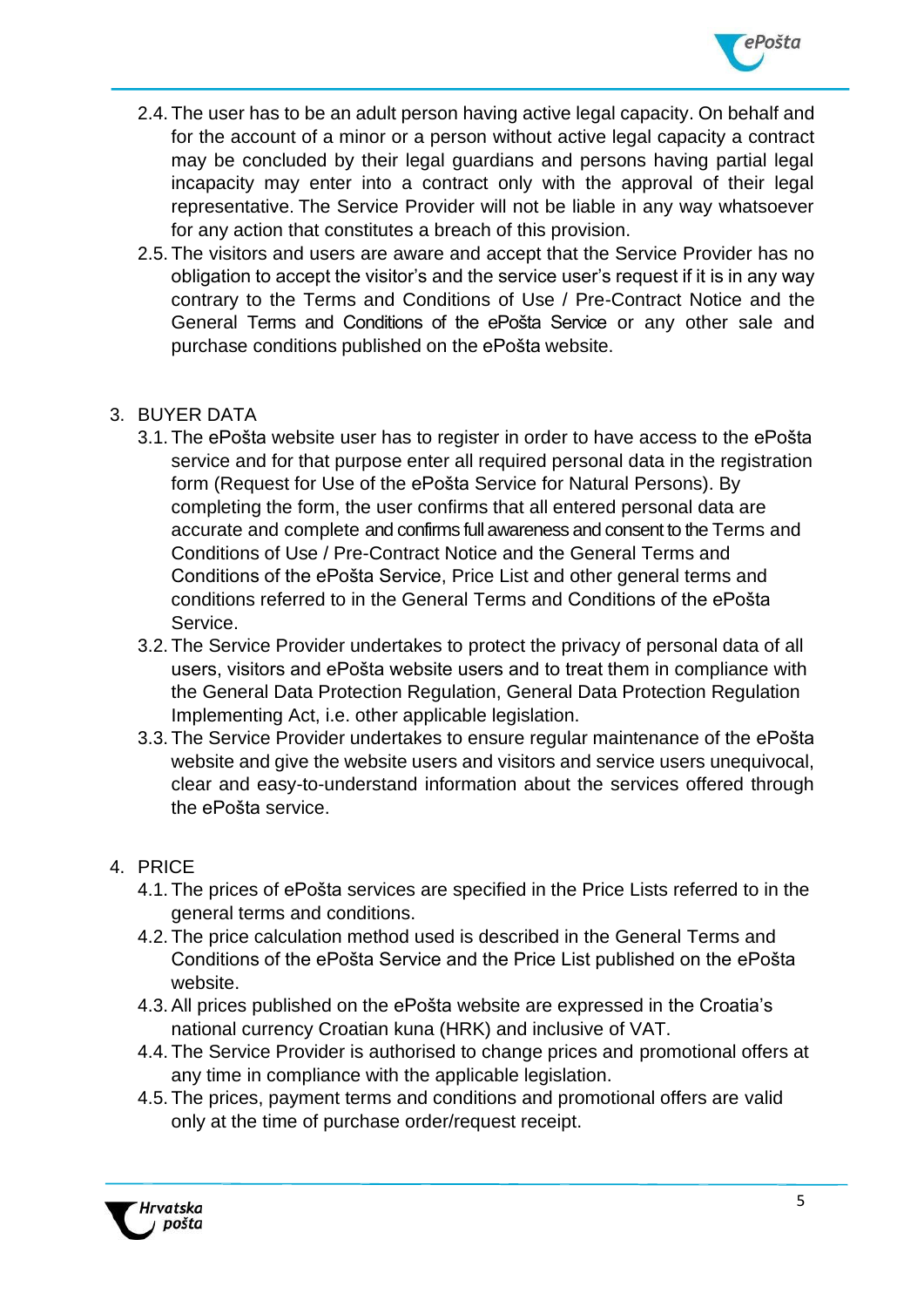

## 5. PAYMENT METHODS

- 5.1. The user will pay for the ePošta service on receiving the invoice for the services provided.
- 5.2. The payment for services can be made via Internet payment gateway payment cards through the ePošta service;
- 5.3. The payment for the service is based on the invoice issued for the relevant invoicing period. Except through the ePošta service, payments can be made in any post office in the Republic of Croatia in which case a payment processing fee will be charged.
- 5.4. The service is available  $0 24$  h every day of the year, as indicated in the General Terms and Conditions of the ePošta Service.

# 6. ADDITIONAL SERVICES AND CONDITIONS

- 6.1. The user who submits a Request for Use of the ePošta Service for Natural Persons will gain a personal and non-transferable right of use of the ePošta service in the contract period, subject to the conditions and benefits determined in the General Terms and Conditions of the ePošta Service and the Terms and Conditions of Use / Pre-Contract Notice.
- 6.2. The user agrees that the Service Provider has the right to remotely access the user account of the user without requesting the user's express consent in order to improve the service quality, for the purposes of regular maintenance and software upgrade.

# 7. LIABILITY OF THE SERVICE PROVIDER

- 7.1. The Service Provider will not be liable for the costs of Internet traffic or any other costs possibly incurred on the occasion of placing an order, submitting a request or viewing/searching the ePošta website and will not be liable for any damage that may result as a consequence of interruption of the Internet connection while the ePošta service is being used.
- 7.2. The Service Provider will not be liable in any way whatsoever for the banking relationship between the user and the bank – card issuer, and does not guarantee or bear any responsibility for the successfulness of the payment process when it depends on the provision of services the Service Provider does not have under its direct control.
- 7.3. The Service Provider's product liability is subject to the appropriate application of the provisions of the Civil Obligations Act applicable to the seller and the provisions regulating the Service Provider's liability from the General Terms and Conditions of the ePošta Service. The user who has notified the Service Provider in a timely and due manner of a defect may choose any of the following: (1) request the Service Provider to remedy the defect, i.e. to perform the contract service without any defects, (2) request price reduction, 3) issue a contract termination notice. In each of the above cases the user is entitled to damages according to the general rules governing liability for damage, including compensation for damage caused to the user's property by the defective goods. If the defect is minor, the user will not have the right to

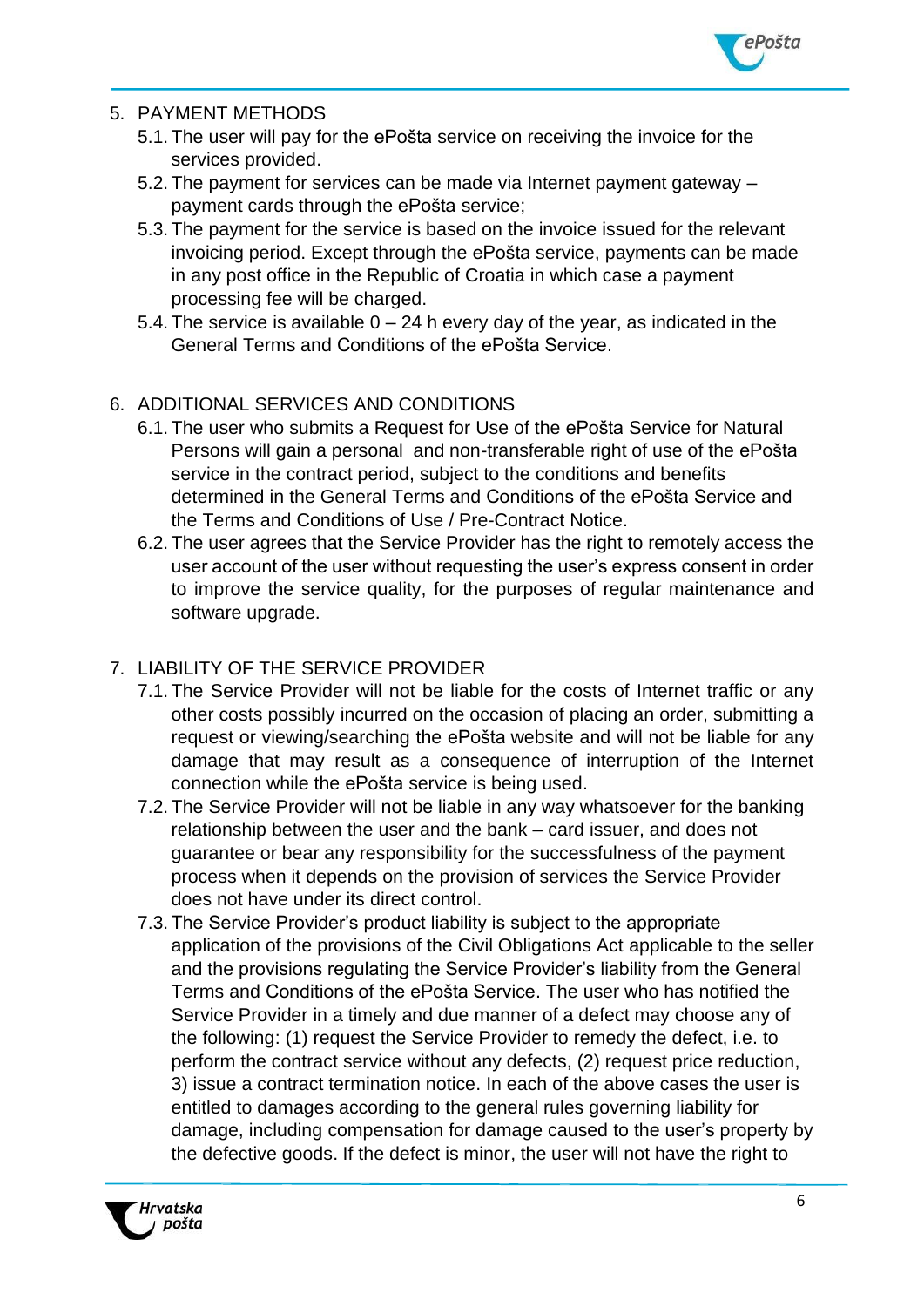

terminate the contract, but has other rights due to the Service Provider's product liability, including the right to have the defect remedied. The costs of repair and supplying a non-defective product are borne by the Service Provider.

- 7.4. The Service Provider will not be liable for the poor quality of the ePošta service caused by the use of unsuitable or defective equipment and/or improper connecting or installation and/or the user's actions that are contrary to the Service User's instructions. The Service User's customer service is at the disposal of users during opening hours as indicated on the ePošta service website for providing any necessary notifications for the purpose of service use. The user can contact the customer service at 072 500 501 and other numbers indicated for that purpose on the official email [podrska@eposta.hr o](mailto:podrska@eposta.hr)r by mailing the request to the Service Provider's address.
- 7.5. Notwithstanding the preceding provisions, the liability of the Service Provider for damage caused to the user in the performance of postal services within the scope of electronic letter printing and enveloping is subject to the Postal Services Act and General Terms and Conditions for the Provision of a Universal Postal Service.

### 8. CONTRACT DURATION

- 8.1. The ePošta Service Contract shall be in effect until it is terminated or cancelled by either of the contracting parties in accordance with the terms established in the General Terms and Conditions of the ePošta Service.
- 8.2. The ePošta Service Contract is concluded for an indefinite time period.
- 9. TERMINATION RIGHTS
	- 9.1. In case of distance contracting or off-premises sale the user has the right to terminate the contract, without stating the reason, within fourteen days from its effective date. The stated period starts from the effective date of the contract, i.e. from the date the user receives the Notification of Acceptance of the request.
	- 9.2. The contract is terminated using the unilateral termination notice the contents of which is prescribed by the minister in charge of consumer protection or by means of any other unambiguous statement in which the user unambiguously expresses his or her intention to do so, which has to be delivered by registered mail to the Service Provider's registered address. The user is obliged to send the contract termination notice prior to the expiration of the notice period as indicated in the previous paragraph of this Terms and Conditions of Use/Pre-Contract Notice.
	- 9.3. The written notice has to include user and user account data (name and surname, PIN, address, email address, user name and number of the notification of acceptance of the request for use). The contact shall be terminated upon the Service Provider's receipt of the termination notice.
	- 9.4. If the Service Provider on its website states that the user has the unilateral termination right, the user may use that right by completing the unilateral

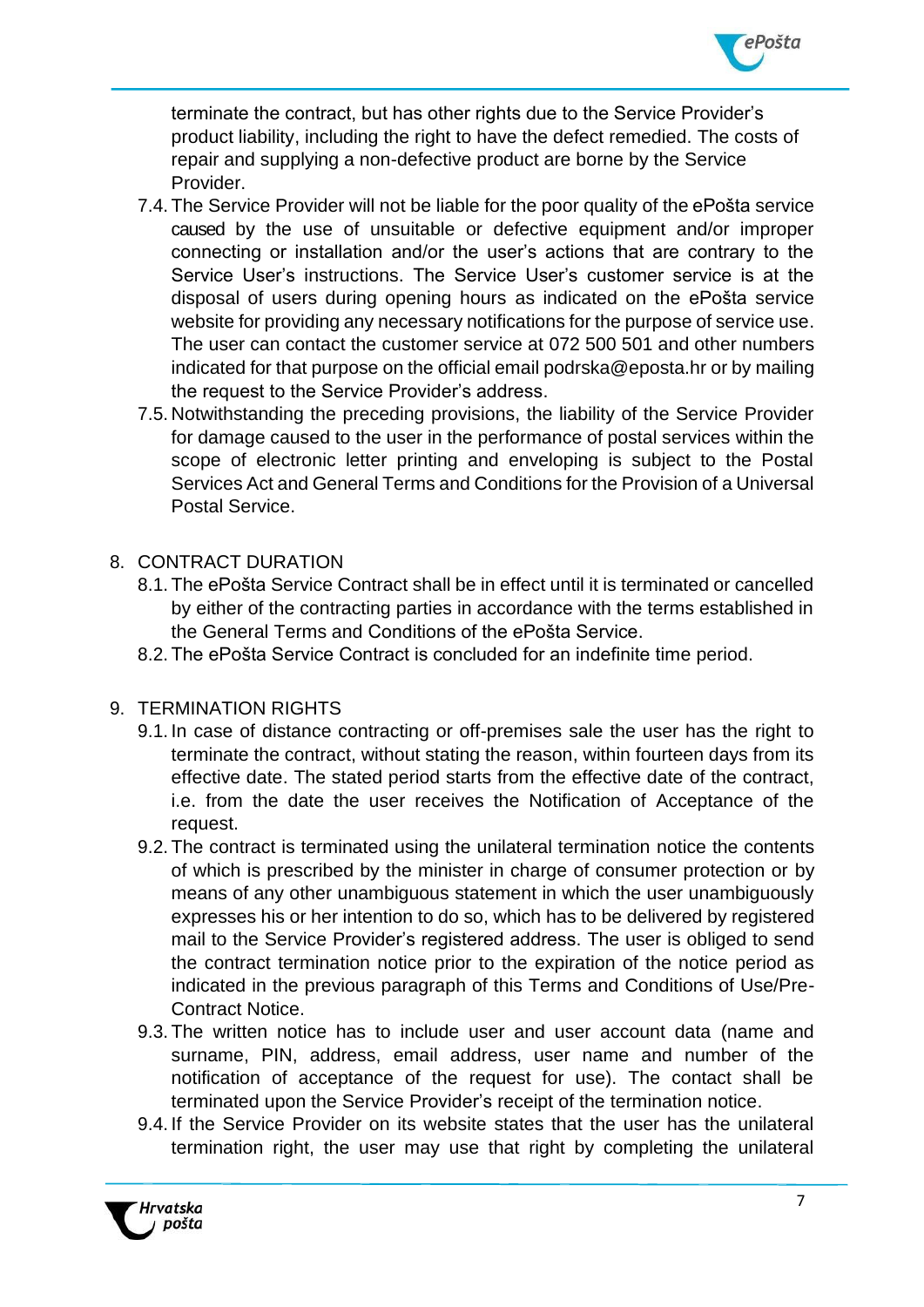

termination notice or email an unambiguous statement of termination to the Service Provider. In that case the Service Provider shall, without undue delay, deliver a confirmation of receipt of the termination notice on a durable medium.

9.5. If a contract is terminated under the provisions of this Article, the contracting parties will not be obliged to meet their contract obligations in case of distance contracting or off-premises sale and each of the contracting parties has to return to the other contracting party anything received based on the contract. If a contracting party is using its unilateral termination right, the user shall bear all costs of using the services up until the date of termination. If the user terminates the service contract unilaterally after requesting explicitly that the provision of the ePošta service starts prior to the expiration of the unilateral termination notice period, the user shall pay the Service Provider part of the contract price in proportion to the Service Provider's performance of services prior to the receipt of the user's notification of the decision to unilaterally terminate the contract and the amount payable by the user will be calculated proportional to the total contract price.

### 10. COMMENTS AND COMPLAINTS

- 10.1. In keeping with the Consumer Protection Act the Service Provider enables the users to email their complaints to [podrška@eposta.hr](mailto:%20podrška@eposta.hr), to mail them to HP-Hrvatska pošta d.d., Customer Service, Poštanska 9, 10410 Velika Gorica or to submit them in writing in any post office. The complaint has to include a statement of facts and evidence on which the complaint is based.
- 10.2. The user may submit a complaint on the ePošta service within fifteen days from becoming aware of the Service Provider's action or failure to act and no later than thirty days from the breach of contract.
- 10.3. The Service Provider will respond to any comment or complaint not later than within fifteen days from the received date.
- 10.4. The user may submit a complaint if he or she believes that the service Provider is not adhering to the provisions of the General Terms and Conditions of the ePošta Service, i.e. that the service has not been provided in the manner and/or according to the time schedule established in the contract. For the purpose of complaint processing the user has the obligation to submit documentation relating to the breach of service provision.
- 10.5. The user shall pay the invoices for the ePošta service when due or, within fifteen days from the invoice due date, submit a complaint about incorrect invoicing. Until the complaint is processed the user has the obligation to pay only the indisputable amount, but not less than the average amount paid against invoices for the preceding three months.
- 10.6. Complaints in connection with the issued documents and contents of the HUB order the user will resolve directly with the legal person (the issuer).
- 10.7. If the user's complaint relates to the provision of postal services, the user shall submit the complaint in accordance with the provisions of the Postal Services Act and General Terms and Provisions for the Provision of a Universal Postal Service. In that case the user has the right to submit the complaint within three

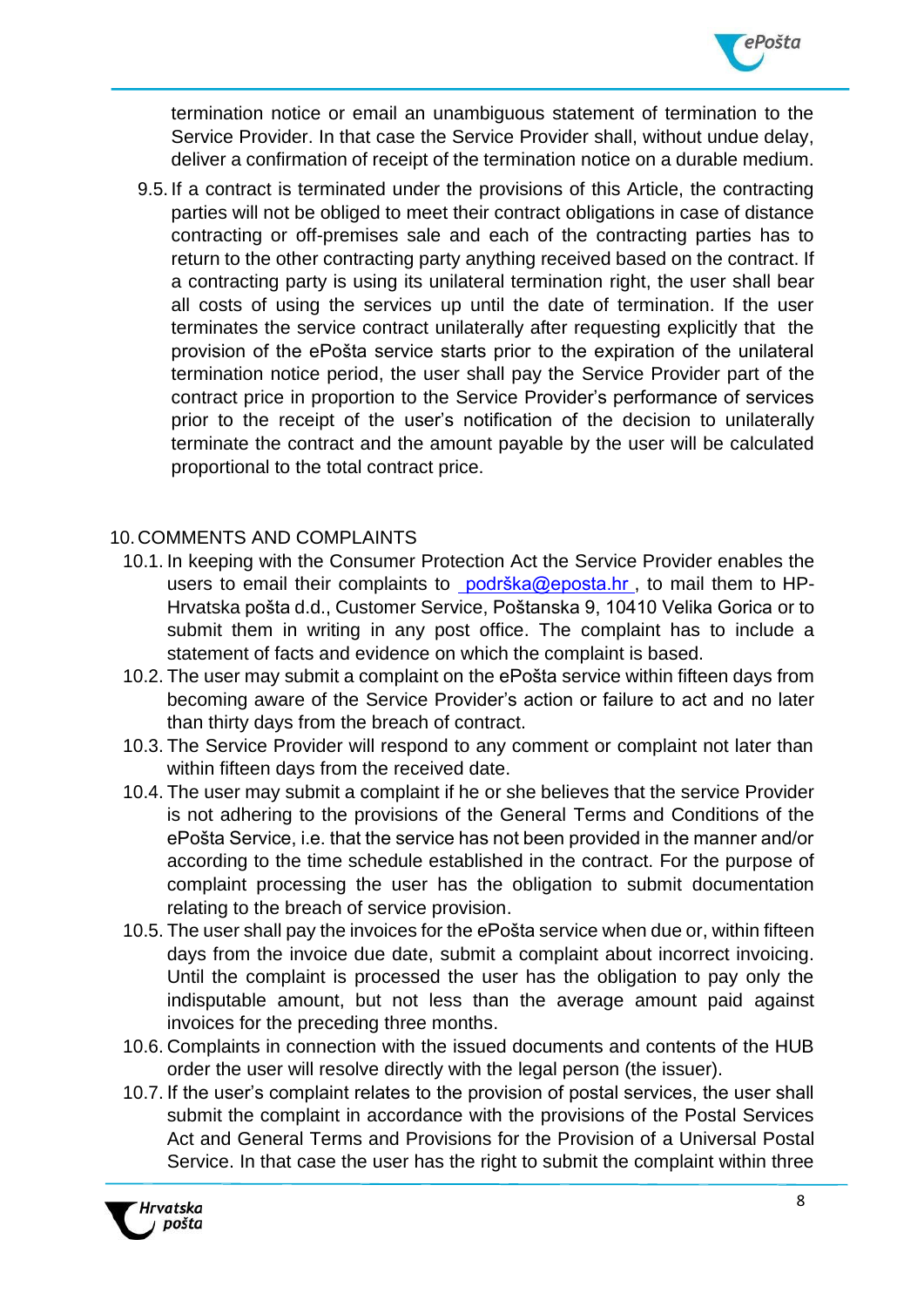

months in domestic traffic and six months in international traffic, starting from the receipt of the electronic letter on the server. The Service Provider will respond to all complaints within a maximum of thirty days from the complaint received date in domestic traffic, i.e. within a maximum of sixty days from the complaint received date in international traffic.

The complaint handling procedure is implemented in accordance with the Postal Services Act and General Terms and Provisions for the Provision of a Universal Postal Service.

10.8. In case of a dispute the user may lodge a complaint with the Court of Honour of the Croatian Chamber of Economy or file a request for mediation with a conciliation centre. The procedure before the courts of honour is subject to the Rules of the Court of Honour at the Croatian Chamber of Economy with all members of the court councils, except independent legal experts and merchant representatives, also acting as consumer representatives. Mediation in conciliation centres takes place under the provisions of the Mediation Act and Mediation Rules of the Conciliation Centre.

# 11. CONFIRMATION OF CONTRACT SIGNING

- 11.1. In case of a distance contracting of the ePošta service, the Terms and Conditions of Use / Pre-Contract Notice shall constitute integral parts of the contract and the Service Provider will deliver to the user a confirmation of receipt of the Request for Use of the ePošta Service on a durable medium.
- 11.2. In case of an off-premises sale of the ePošta service, the Terms and Conditions of Use / Pre-Contract Notice shall constitute integral parts of the contract and with the delivery of a confirmation of receipt of the Request for Use of the ePošta Service to the user all obligations under the applicable Consumer Protection Act will be met. The confirmation of receipt of the Request for Use of the ePošta Service will be delivered to the buyer in hard copy or, with the buyer's consent, on another durable medium to the email address indicated as the contact when completing the purchase order/submitting the request.
- 11.3. In case of a distance contracting of the ePošta service the Service Provider will deliver to the user, who is a consumer under the Consumer Protection Act, a confirmation of contract signing in written form (Confirmation of Receipt of the Request for Use of the ePošta Service) or, with the consumer's consent, on another durable medium to the email address indicated as the contact when completing the purchase order/submitting the request.
- 11.4. In case of an off-premises sale of the ePošta service, the Service Provider will deliver to the user, who is a consumer under the Consumer Protection Act, a confirmation of contract signing in written form (Confirmation of Receipt of the Request for Use of the ePošta Service) or, with the consumer's consent, on another durable medium to the email address indicated as the contact when completing the purchase order/submitting the request.